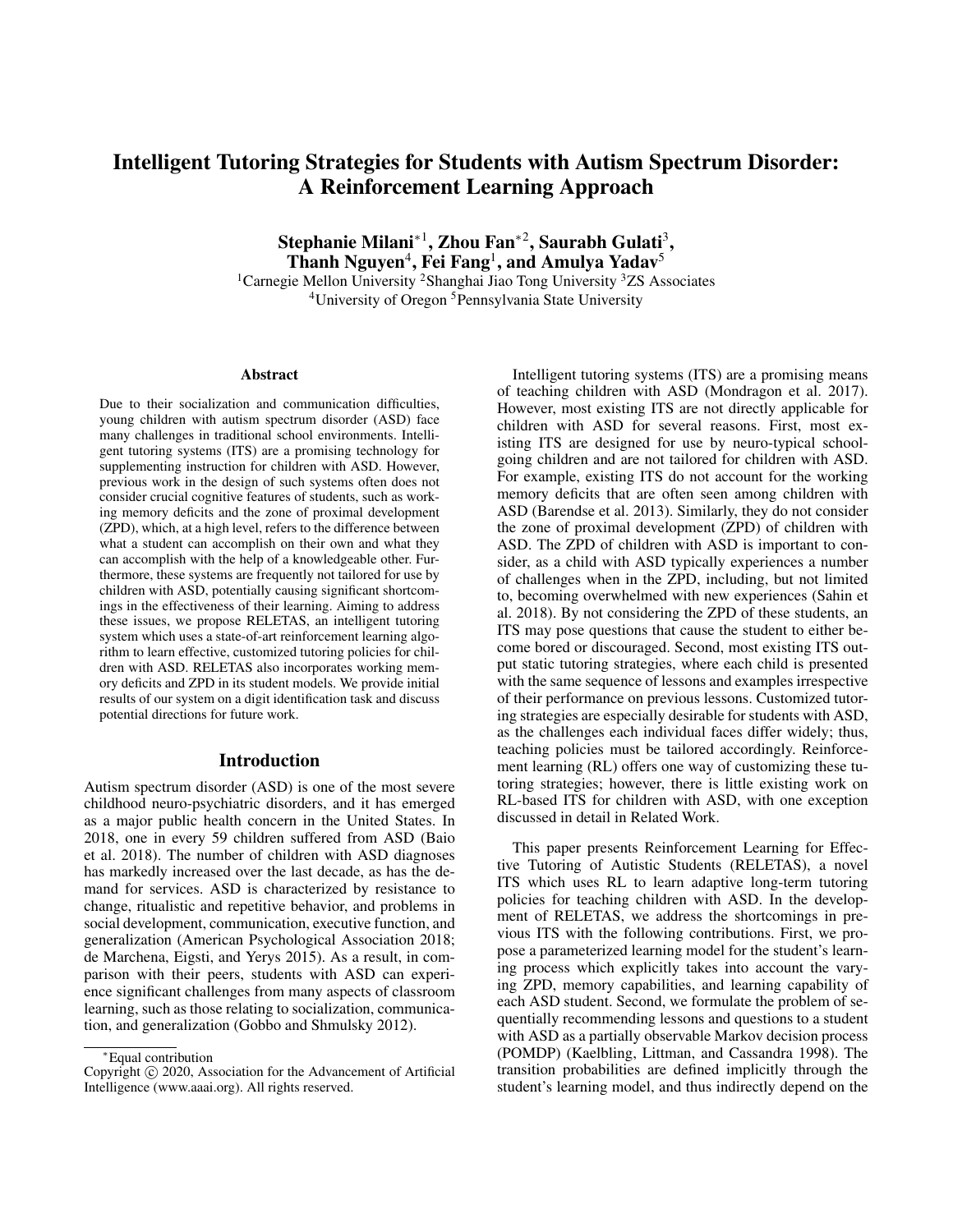individual student's characteristics. Third, we use deep RL to learn effective and customized policies for the students. We use an LSTM (Hochreiter and Schmidhuber 1997) for the RL policy in order to capture the the temporal dependencies of the questions presented to the student. We also use a hierarchical representation of the action space, where we leverage the success of unsupervised clustering techniques to significantly reduce the action space of our problem. We provide initial results of our system on a digit identification task and discuss potential directions for future work.

## Related Work

There exists a long history of research in developing ITS for students using sequential planning models, with a specific focus on POMDP planning to account for uncertainties in the teaching process. Previous work uses POMDPs to tackle uncertainties in the mental processes (Folsom-Kovarik, Sukthankar, and Schatz 2013) and emotional states (Theocharous et al. 2009) of students. Both approaches use a distinct POMDP per student and define an exact model of the transition probabilities for each student a priori. In practice, students have different underlying transition models; knowing these models in advance is unrealistic.

There has also been work in specifically using RL in an ITS. To our knowledge, RL was first incorporated into an ITS for students with ASD by Sarma and Ravindran (2007), who proposed their framework to teach students with ASD to differentiate between four different patterns. In their approach, they use the negative of the mean square error of the output of the student neural network model as the reward for the RL algorithm. As such, they do not consider whether the questions are too difficult or too easy for the student. Additionally, they do not incorporate a memory model or the ZPD in their representation of autistic students.

Using RL in ITS was further extended by Chi, Vanlehn, and Litman; Malpani, Ravindran, and Murthy (2010; 2011). In the former work, they learn Markov transitions from a set of data collected using random tutoring strategies and use it to infer a successful tutoring strategy; however, this approach is infeasible using real data, as most existing data involving student-ITS interactions does not involve a random strategy, which can lead to data sparsity in the collected data. In the latter work, they use RL to implicitly train the ITS with an adaptive student model that estimates the learning parameters of the student; however, they do not directly consider the memory nor the ZPD of the student, nor do they directly consider autistic students.

Recently, RL was applied to POMDP models for intelligent tutoring systems (Wang 2018; 2014); however, students with ASD were not directly considered in those works. In these papers, the reward for the RL algorithm is based solely on student preferences: that is, the RL algorithm receives a negative reward if the student rejects the question and a positive reward if the student accepts the question. These methods were evaluated only on the student rejection rate and not learning outcomes (such as performance on a final exam in the subject being taught).

# Problem Setting

We describe the abstract environment within which our ITS operates. We assume that there a set of  $N$  distinct concepts  $c_1, c_2, ... c_N$  that we want the student with ASD to learn. Each concept could correspond to a different part of speech, different mathematical operations, and so on. As previously discussed, a critical challenge faced by students with ASD is generalizing past knowledge to slightly modified questions. To ensure that these students can overcome this difficulty, we assume that for each concept  $c_i$ , there exists a set of questions and examples  $j_i$  that correspond to that particular concept. For example, suppose  $c_i$  corresponds to the concept representing nouns. Then, there exists a set of questions and/or examples  $j_i$  pertaining to nouns which the ITS can ask the student to complete. In the real world, this question bank of examples can be created with the help of teachers and special-needs educators.

Given a question bank as input, our ITS, RELETAS, runs for a pre-determined number of rounds  $Q$ , where  $Q$  refers to the number of questions attempted by the student. In each round  $q = 1, 2, \ldots Q$ , RELETAS selects a question that corresponds to a particular concept and asks the student to attempt to answer that question. In response, the student provides an answer to the query and whether they believe that they are a bit confused or bored. The performance (i.e., correct or incorrect answer) and the feedback of the student (i.e., whether they are feeling a bit bored or confused) on this question is used as feedback to update the ITS question selection policy for future rounds. The goal of RELETAS is to find an optimal question selection policy, which maximizes learning outcomes for students with ASD.

#### Handwritten Digit Identification

For exposition, we instantiate this environment with a realworld learning task of: "teaching students with ASD how to identify written digits." While we focus on this specific task, our environment is general enough to accommodate many real-world learning scenarios for autistic students, such as emotion recognition (Golan et al. 2009). In the digit identification task, students must label images of handwritten digits between 0-9. We focus on this task for the following reasons. First, students with ASD tend to have difficulties with learning and remembering basic mathematical objects and concepts (Winoto et al. 2018), so this task is relevant. Second, due to the variance of shapes for individual digits in handwritten digits, accurate recognition of handwritten digits represents a setting in which autistic students must generalize their knowledge about digit shapes to different examples. Because autistic students tend to struggle with generalization, this setting is challenging. Third, the general setting of multi-class classification is a common one encountered by students during traditional schooling.

The MNIST dataset (LeCun et al. 1998) consists of 70, 000 images of handwritten digits. In our setting, each separate digit  $i \in \{0, ..., 9\}$  represents a distinct concept (for a total of  $N = 10$  concepts), and  $j_i$  refers to the set of datapoints in the MNIST dataset which are labeled as digit  $i$ . We split the dataset into a training question bank consisting of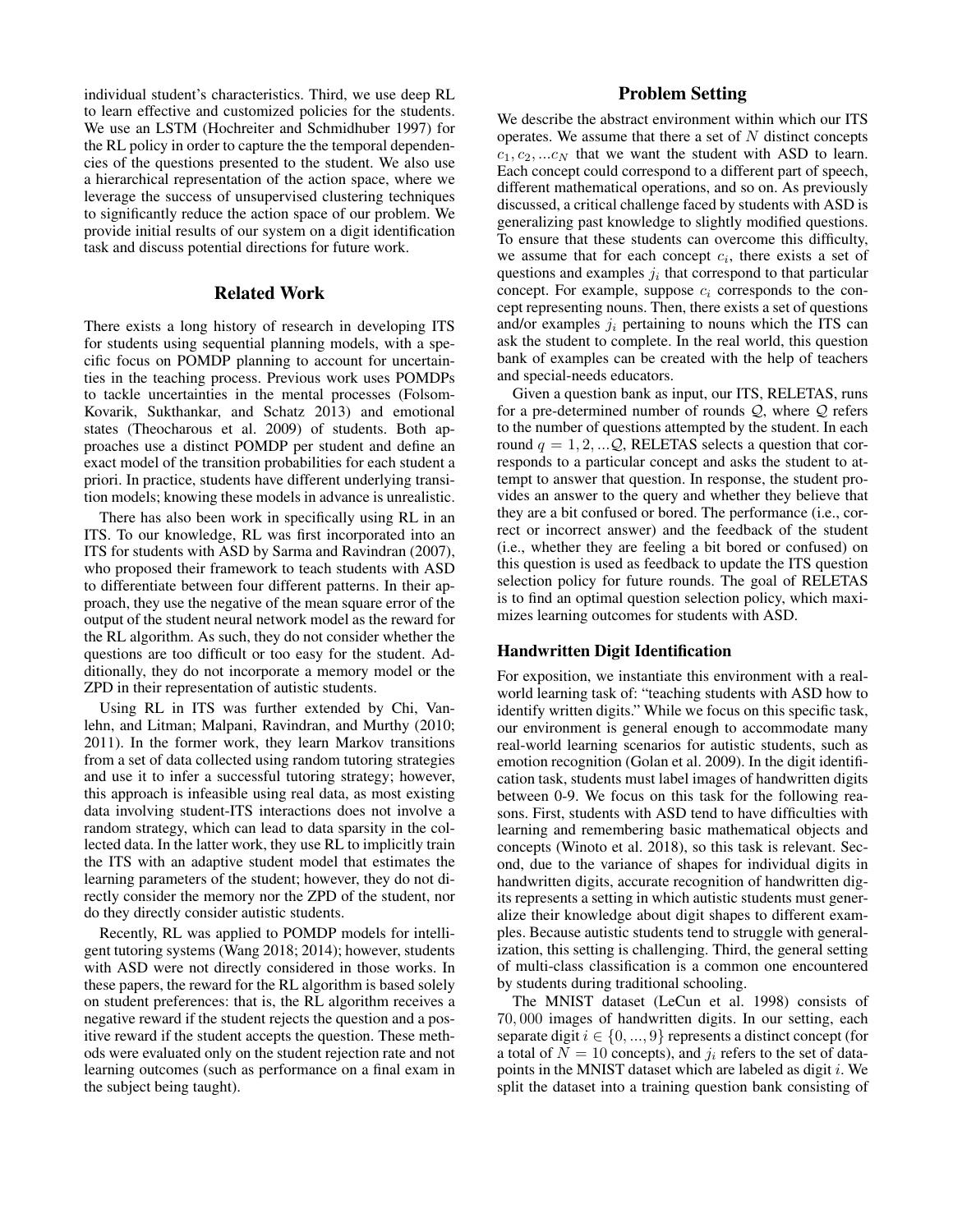

Figure 1: A high-level diagram showing the interaction between the student model and the ITS during the RL training process. At the start of each episode, the student is given the hold-out test questions [1] to take the initial exam [2] using the initialization of student NN [3]. Then, at each timestep, the RL agent chooses a question from the training data [4] to ask the student [5]. The student NN answers the selected question [6]. The output from the NN is used to determine whether the question was in the student's ZPD [7]. That information and the answer is observed by the RL agent [8]. The RL agent uses that information to choose a new question in the next timestep. The reward function uses that observation and the question to provide a reward to the RL agent [9]. Before the student is presented with the new question, the student is given the answer to the previous question [10]. The question-answer pair is stored in the student's working memory [11]. All elements in the short term memory are used to train the student NN [12]. At the end of the episode, the student takes the final exam with the same test questions as in the initial test [13]; the improvement in the test scores is used as part of the reward for the RL agent [14].

60, 000 questions and answers and a testing question bank consisting of 10, 000 questions and answers.

## RELETAS

We now describe RELETAS, a novel ITS that uses RL to teach students with ASD. The goal of RELETAS is to find an optimal question selection policy, which maximizes learning outcomes for students with ASD. RELETAS consists of the following components: a student model, a POMDP, and an RL algorithm. We use the student model to approximately model autistic student learning behavior when interacting with an ITS. By interacting with the students through the POMDP model, the RL algorithm learns a policy for presenting questions to the students. We show the high-level process of the student-ITS interaction in Figure 1.

#### Student Model

We create two populations of synthetic students: one for training and one for testing. Each student has a parameterized function for answering questions posed by the RL policy, a memory model, and a ZPD model. We describe our model of students with ASD in detail.

Student Neural Network We model the student's current capability with a parameterized function  $\mathcal{F}$ , which takes as input a matrix representation of an image and outputs a probability distribution over possible labels. We can select different functions depending on the task. For example, if we want the student to make predictions based on time-series data, we could use an LSTM (Hochreiter and Schmidhuber 1997) as our parameterized function. We model the learning process of the student as updating the model parameters as the student is provided with more examples and labels from an expert. The update rule used here can be task dependent and provided by domain experts.

As noted by Cohen (1994), artificial neural networks trained with backpropagation can approximately model the generalization abilities of autistic individuals. At a high level, they report that ANN models with either very small neuronal connection densities or very high neuronal connection densities resemble the capabilities of individuals with ASD. In our work, we use a convolutional neural network with a large number of neurons to model the decision-making process of the student. We choose to use a CNN following the previous literature on visual processing in ASD (Nagai, Moriwaki, and Asada 2015) and because CNNs have recently been shown to align with biological object recognition in people (Kuzovkin et al. 2018). When training the model, we use Adam (Kingma and Ba 2015) as our gradient descent optimization algorithm and categorical cross entropy loss as our loss function.

Student Memory Model Students do not have perfect memories. As a result, they tend to forget questions or examples that they may have successfully attempted in the past. In our approach, the student maintains a fixed-length memory queue of the past  $n$  questions and answers. When the student is asked to answer a new question and is given the proper answer to it, they retrieve from memory all  $n$  of the previous questions and answers stored in the memory queue. These examples are used to train the student ANN for a single epoch. This model is similar to a student's working memory. After being presented with a new question, a student may then recall all previously-given questions and answers and use those question-answer pairs to strengthen their knowledge in those areas.

Zone of Proximal Development Model The theory of the zone of proximal development (ZPD) refers to the difference between what a student can accomplish on their own and what a student can accomplish with the help of a knowledgeable other (Murray and Arroyo 2002). In other words, for a posed question to be in a student's ZPD, it must not be too difficult or too easy for the student to answer. As a result, the student does not become too bored or confused, respectively, and the question is at an appropriate level that leads to their proximal development.

We use the CNN model to incorporate the student's zone of proximal development in our student models. More for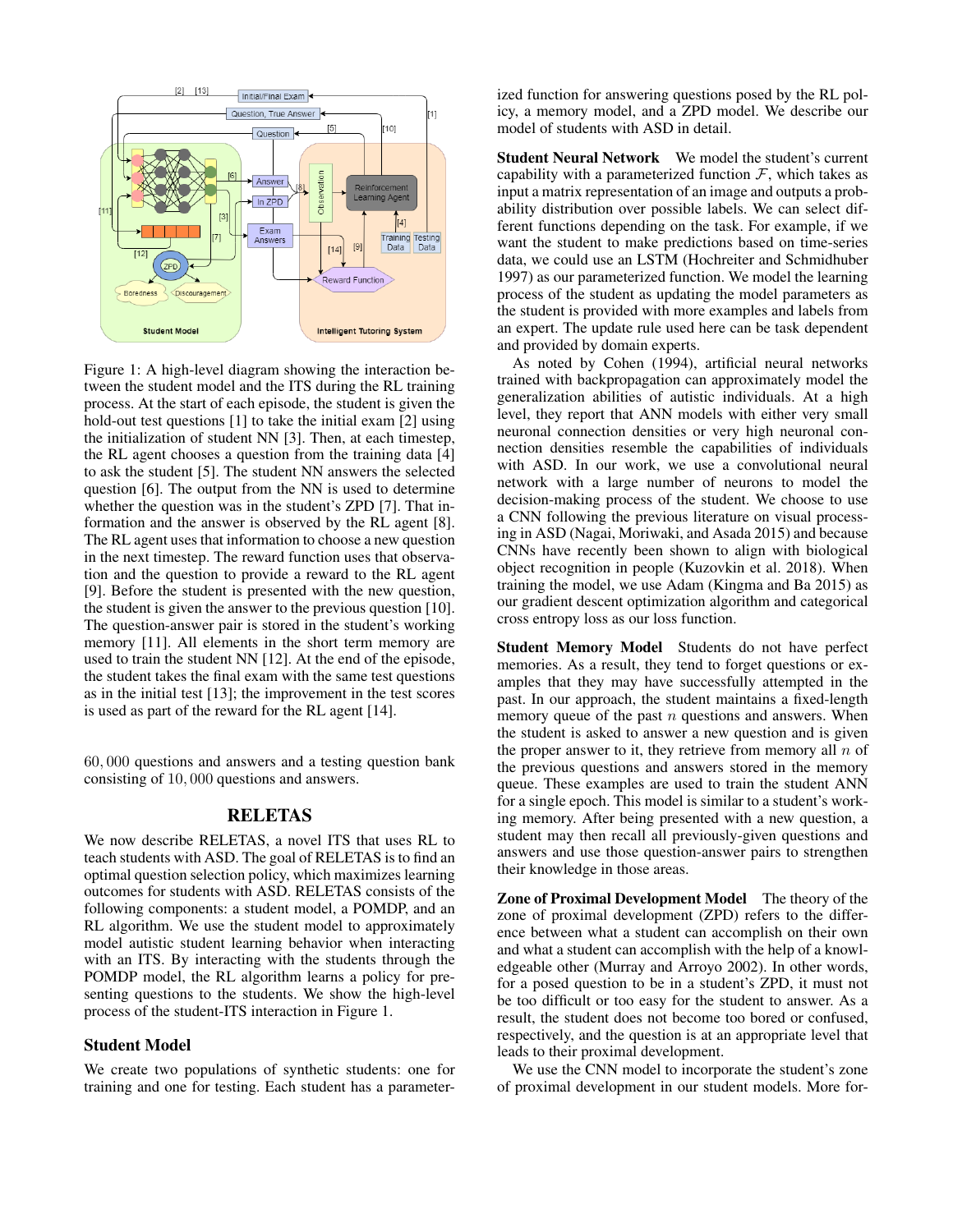mally, the output from the CNN  $\mathcal{F}(m_q)$  can be equivalently viewed as the probability of the student providing the correct answer to question  $m_q$ . Each student has a studentspecific parameter  $\beta$ , which we select for each student by sampling uniformly at random from the range [0.3, 0.5]. The ZPD of the student is defined as follows: the student remains in their ZPD after attempting question  $m_q$  if and only if  $\mathcal{F}(m_q) \in [0.5 - \beta, 0.5 + \beta]$ . Note that, in this definition,  $\mathcal{F}(m_q)$  represents the ease of successfully completing question  $m_q$ . If  $\mathcal{F}(m_q) \in [0, 0.5 - \beta]$ , then that implies that the student found the question  $m_q$  too easy, whereas if  $\mathcal{F}(m_q) \in [0.5 + \beta, 1]$ , then that implies that the student found question  $m_q$  too difficult.

Each time the student is given a question that is outside of their ZPD, either the student's level of boredom or level of discouragement is increased by 1. Once the student becomes too bored or too discouraged, the student stops answering questions entirely and the interaction with the ITS ends.

## POMDP Model

We now describe the POMDP model used in RELE-TAS. A partially observable Markov decision process (POMDP) (Kaelbling, Littman, and Cassandra 1998),  $M =$  $\langle S, A, \Omega, P, O, R, \gamma \rangle$ , is comprised of: the state space S; the action space  $\mathcal{A}$ ; the observation space  $\Omega$ ; the transition probability distribution  $P : S \times A \times S \rightarrow [0,1]$ ; the conditional observation probability  $\mathcal{O}: s' \times a \rightarrow o$ ; the reward function  $R : \mathcal{S} \times \mathcal{A} \rightarrow \mathbb{R}$ ; and a scalar discount factor  $\gamma \in (0, 1]$ , which governs the importance of future rewards. In the POMDP setting, the algorithm interacting with the environment does not directly observe the state and, instead, gets potentially noisy observations of the state.

Actions Instead of representing each question in the question bank as a possible action, we organize the action space in the following way. Before the ITS interacts with the student, we separate the training data based on its label. Within each concept, we perform k-means clustering (Lloyd 1982) to construct k clusters of the data, where k is a tunable parameter that we can set. We choose to cluster the actions to capture similarity between questions. The ITS selects a concept and cluster from which it would like to present a question to the student. The exact question is then selected uniformly at randomly from that cluster. By clustering the actions, we reduce the action space significantly — from 60, 000 (if we were to represent each individual question from the set of training questions as an action) to  $N \times k$ , where  $N$  is the number of concepts and  $k$  is the number of clusters within each concept.

Observations The underlying state of the POMDP depends on the student network, which the RL algorithm does not have access to; instead, the RL algorithm receives incomplete observations of the state. At each timestep, after performing an action, the RL algorithm receives an observation  $o \in \Omega$  of the following form:  $o = \langle \tau, c_i, j_i, l_i, f, z \rangle$ .

The first component  $\tau$  denotes the total number of rounds remaining in the student-ITS interaction. When  $\tau = 0$ , the episode terminates. The second component  $c_i$  denotes the concept corresponding to the question that the student was

asked in the previous round. The third component  $j_i$  denotes the cluster within the concept from which the question asked in the previous round was drawn. The fourth component  $l_i = \{1, ..., N\}$  denotes the label (answer) that the student gave for the question in the previous round. Although the student neural network outputs a probability distribution over labels, our RL algorithm only observes the answer that the student thinks is most likely to be true. The fifth component  $f = \{0, 1\}$  is a binary flag that denotes whether the student correctly answered the question from the last round.

The sixth component  $z = \{0, 1\}$  is a binary flag that denotes whether the student noted that the question increased their confusion or boredom. If  $z = 1$ , that indicates that the question was likely outside of that student's ZPD. In a real setting, we could get this observation by either asking the student to answer how they are feeling or how difficult they perceive the question to be when they answer each question, or by enabling the ITS to have access to indicators of attention, such as eye gaze (D'Mello et al. 2012), and/or underlying emotional state (Mauss and Robinson 2012).

**Rewards** Our reward function  $R(s, a)$  used in training the RL algorithm is defined as follows. At the start of the episode, the student takes the final exam, which is the question bank of hold-out test examples. Their score is recorded as  $\sigma_o$ . At each timestep during training, when the student is presented with questions by the ITS, if the student correctly answers the question and the question was within the student's ZPD, then the RL algorithm receives a reward of 2. If the student incorrectly answers the question, but the question was within the student's ZPD, the RL algorithm receives a reward of 1; the same goes for if the student correctly answers the question, but the question was not within the student's ZPD. If the question was neither answered correctly, nor within the student's ZPD, then the RL algorithm receives a reward of 0. At the end of the episode, the student takes the final exam again. Their score  $\sigma_f$  is recorded. The reward in the last step thus has an additional term which is  $(\sigma_f - \sigma_o) \times 100$ . We scale the additional term because the primary objective of the RL algorithm is to ensure that the student performs well on the final exam.

#### Reinforcement Learning

Our goal is to develop an ITS which customizes its question selection policies to each individual student's capabilities. As such, we choose to use RL to learn a customized policy for presenting questions to students. In RL, the goal of the algorithm is to determine the most rewarding behavior over time, as represented by a policy which maps observations to actions. Policy gradient algorithms are a family of RL algorithms, where the policy is directly modeled and optimized. Proximal policy optimization (PPO) algorithms are a type of policy gradient algorithms that have shown great performance on a variety of tasks (Schulman et al. 2017). We use the version of PPO created by Hill et al. (2018) as our RL algorithm. To capture the temporal dependencies of the questions presented to the student, we use an LSTM (Hochreiter and Schmidhuber 1997) as our policy network.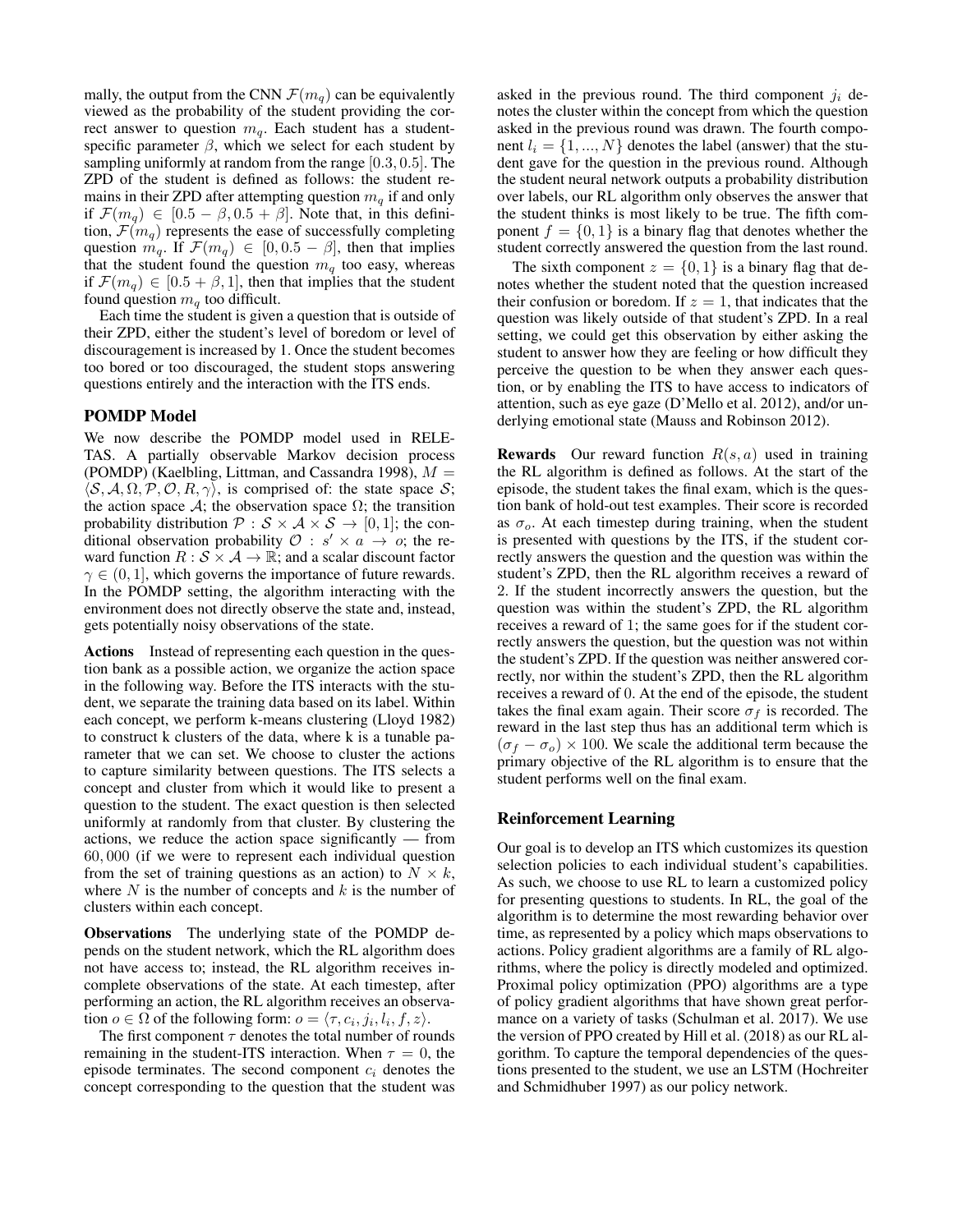## **Experiments**

In all experiments, we compare the performance of PPO to a random baseline, where the students are randomly presented with questions to answer. For PPO, we use a learning rate of  $1 \times 10^{-6}$  for the first and third experiments and a learning rate of  $1 \times 10^{-6}$  for the second experiment. For all experiments, we use  $k = 3$  for the action clustering For all experiments, we train PPO for 30, 000 rounds (timesteps), and set the maximum length of each episode to be 100 rounds. As a result, the number of episodes for each experiment differs.

We assume that the students have some prior knowledge related to the learning task. This assumption corresponds to pretraining the student population with a small number of examples from the training set. To perform this pretraining procedure, we uniformly at random select 400 examples from the training dataset and train the CNN for three epochs before the student interacts with the ITS. . We choose  $n = 5$ for the length of the student memory queue.

In the testing phase, we cease the training of PPO. We generate 200 new students to interact with PPO and the random baseline and report the performance of the students on the initial pretest (when they rely on their pretrained knowledge) and the performance of the students on the final test (after they have interacted with either the baseline or PPO).

We conduct the following experiments. In the first experiment (setting one), we vary the student-specific parameter  $\beta$ in our training and testing populations of students. In other words, each student has a different ZPD. In the second experiment (setting two), we vary  $\beta$ , as in setting one, and we vary the weights in the weight vector for the 10 different concepts by independently sampling it. By varying the weights, we change how much examples from each of the concepts contributes to the loss. This sampling is performed before the pretraining phase, resulting in different prior knowledge for each student. In the third experiment (setting three), we vary also  $\beta$ . Instead of independently sampling the weight vector, as in setting two, we use a fixed weight vector for each of the 10 concepts. This sampling is performed before the pretraining phase, meaning all students should have a similar distribution of prior knowledge, but it is imbalanced among the 10 digits.

#### Results

We report our preliminary results on the aforementioned experimental settings. In general, we find that the policies learned using RL are able to achieve greater reward with training. We also find that, in settings one and three, the policy learned using RL performs better on average than the random baseline. However, we need to perform more experiments to determine if the results are statistically significant.

#### Setting One

In Figure 2, we show the learning curve of PPO in setting one. We see that, over time, PPO receives more reward, then eventually levels out. At the end of training, PPO receives a reward of around 1, 450, which means that the final student with which PPO interacted correctly answered 1, 450 out of 10, 000 queries on the final exam.



Figure 2: Learning curve of PPO for setting one. The x axis shows the number of timesteps that the ITS interacts with the student. The y axis shows the total reward for each episode.



Figure 3: Learning curve of PPO for setting two. The x axis shows the number of timesteps that the ITS interacts with the student. The y axis shows the total reward for each episode.

In Table 1, we show the results of PPO compared to a random baseline on a hold-out test population of 200 students. Compared to the baseline, on average, PPO achieves higher episode reward, leads to a larger improvement on the final test, and interacts with the students for more timesteps per episode. We were surprised that using PPO led to higher episode reward on average and a larger improvement on the final test: we expected the performance of the RL algorithm to be on par with random, as noted by Sarma and Ravindran (2007) in a similar problem setting. One explanation is that the RL algorithm kept the students in their ZPD for longer, so the RL algorithm could present the student with more questions than the random baseline.

|            | Average | Average     | Average |
|------------|---------|-------------|---------|
|            | Episode | Improvement | Episode |
|            | Reward  |             | Length  |
| <b>PPO</b> | 1512.26 | 14.32       | 68.85   |
| Random     | 1357.25 | 12.87       | 64.95   |

Table 1: Test results for setting one.

#### Setting Two

In Figure 3, we show the learning curve of PPO in setting two. We can see that, over time, PPO receives more reward,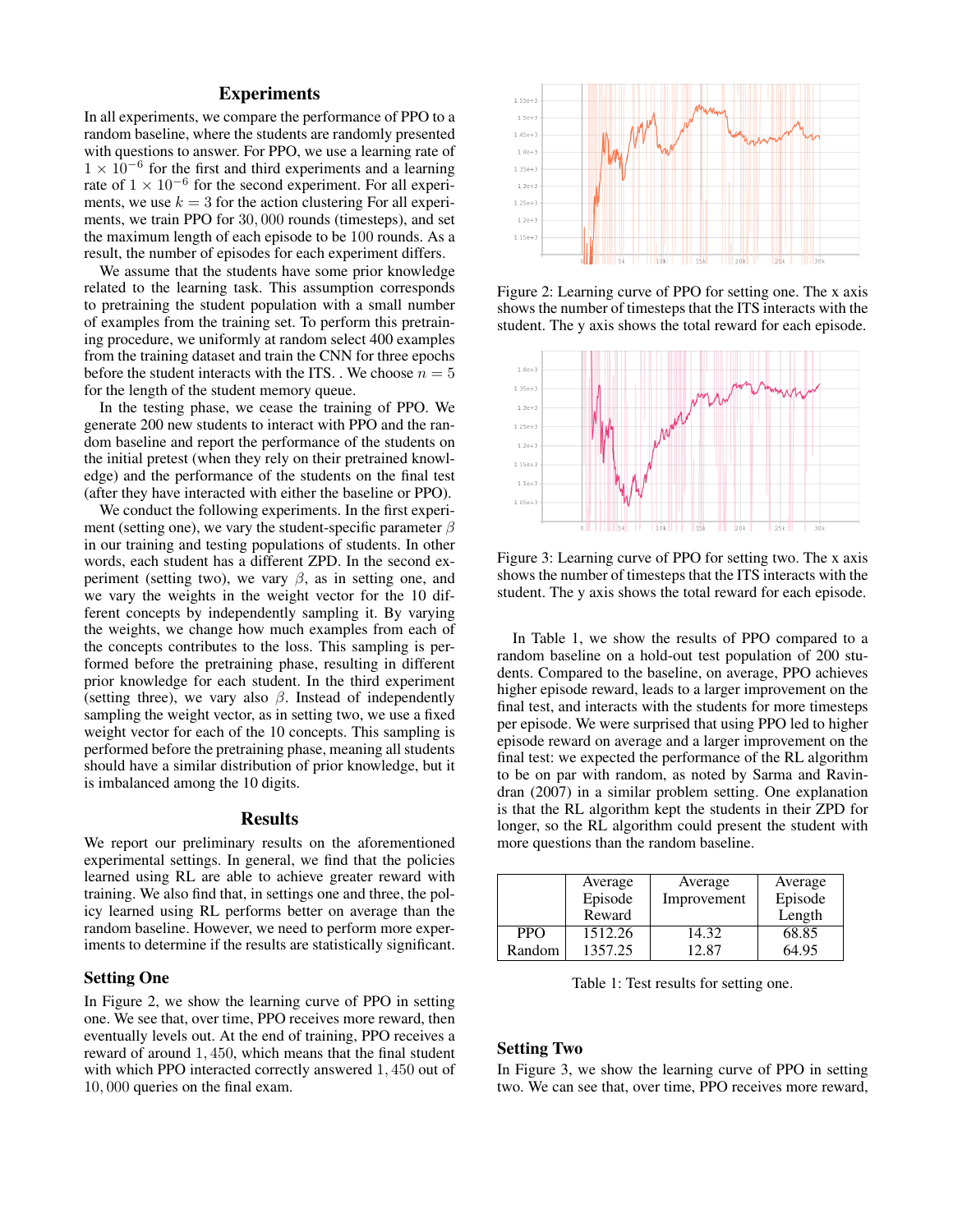

Figure 4: Learning curve of PPO for setting three. The x axis shows the number of timesteps that the ITS interacts with the student. The y axis shows the total reward for each episode.

then eventually levels out. However, compared to the learning curve for setting one, PPO receives less reward in general. Also, notably, the reward drops sharply during the training procedure, which may be explained by the algorithm encountering a student whose parameters (such as ZPD) made it such that the current policy did not work well with that student. At the end of training, PPO receives a reward of around 1, 350, which means that the final student that PPO interacted with was able to answer 1, 350 out of 10, 000 queries correctly on the final exam.

In Table 2, we show the results of PPO compared to a random baseline on a hold-out test population of 200 students. Compared to a random baseline, on average, PPO achieves lower episode reward, leads to less improvement on the final test, and interacts with the students for less timesteps per episode. The results for setting two could be explained by the presence of more variance in the student parameters. Due to the higher overall variance, it could be more challenging for the RL algorithm to learn in this environment. As a result, PPO performance is worse than the random baseline.

|            | Average | Average     | Average |
|------------|---------|-------------|---------|
|            | Episode | Improvement | Episode |
|            | Reward  |             | Length  |
| <b>PPO</b> | 1206.53 | 11.46       | 64.73   |
| Random     | 1275.05 | 12.06       | 66.84   |

Table 2: Test results for setting two.

#### Setting Three

In Figure 4, we show the learning curve of PPO in setting three. We can see that, over time, PPO receives more reward, then eventually levels out. At the end of training, PPO receives a reward of around 1, 000, which means that the final stuent that PPO interacted with was able to answer 1, 000 out of 10, 000 queries correctly on the final exam.

We also report the results of deploying the trained PPO policy and a random baseline on a hold-out test population of 200 students. In Table 3, we show these results. Compared to a random baseline, on average, PPO achieves higher episode

reward, leads to a larger improvement on the final test, and interacts with the students for more timesteps per episode. Compared to setting two, PPO may perform better than the random baseline because there is less variance in the student parameters than in setting two.

|            | Average | Average     | Average |
|------------|---------|-------------|---------|
|            | Episode | Improvement | Episode |
|            | Reward  |             | Length  |
| <b>PPO</b> | 1054.20 | 9.83        | 65.73   |
| Random     | 940.12  | 8.80        | 63.61   |

Table 3: Test results for setting three.

## Discussion and Future Work

The results of our experiments to some extent show promise for using RL to learn tutoring policies for teaching students with autism spectrum disorder. However, the variance of performance metrics is notably high among different episodes since the student-specific parameter and pre-training data are both independently sampled for the synthetic student in each episode. Therefore, as part of future work, we plan to run more experiments for a larger number of test episodes comparing the random policy with the PPO policy to discern whether the performance difference between the two approaches is indeed statistically significant.

We also plan to improve upon the POMDP model by exploring different ways of modeling the action space, such as clustering questions based on difficulty. Another direction is to test our framework on domains of structured knowledge, where students must master certain skills before learning new ones, such as the task of learning calculus or a foreign language. Furthermore, we plan to expand our student model by using a more complex representation of student memory inspired by work in cognitive science and by incorporating more student-specific parameters, such as frustration. The student-specific parameters could be sampled from distributions pre-defined with domain knowledge, but could also be fitted to approximate real students when trajectory data of learning procedure of a population of students is available. Finally, we would like to show that our work can be used by wide variety of students. To demonstrate this, we plan to test our framework using some of the student models described by Lanillos et al. (2019).

#### Acknowledgments

Co-author Fang is supported in part by NSF grant IIS-1850477.

## References

American Psychological Association. 2018. What is autism spectrum disorder? https://www.psychiatry.org/patientsfamilies/autism/what-is-autism-spectrum-disorder.

Baio, J.; Wiggins, L.; Christensen, D.; Maenner, M. J.; Daniels, J.; Warren, Z.; Kurzius-Spencer, M.; Zahorodny,